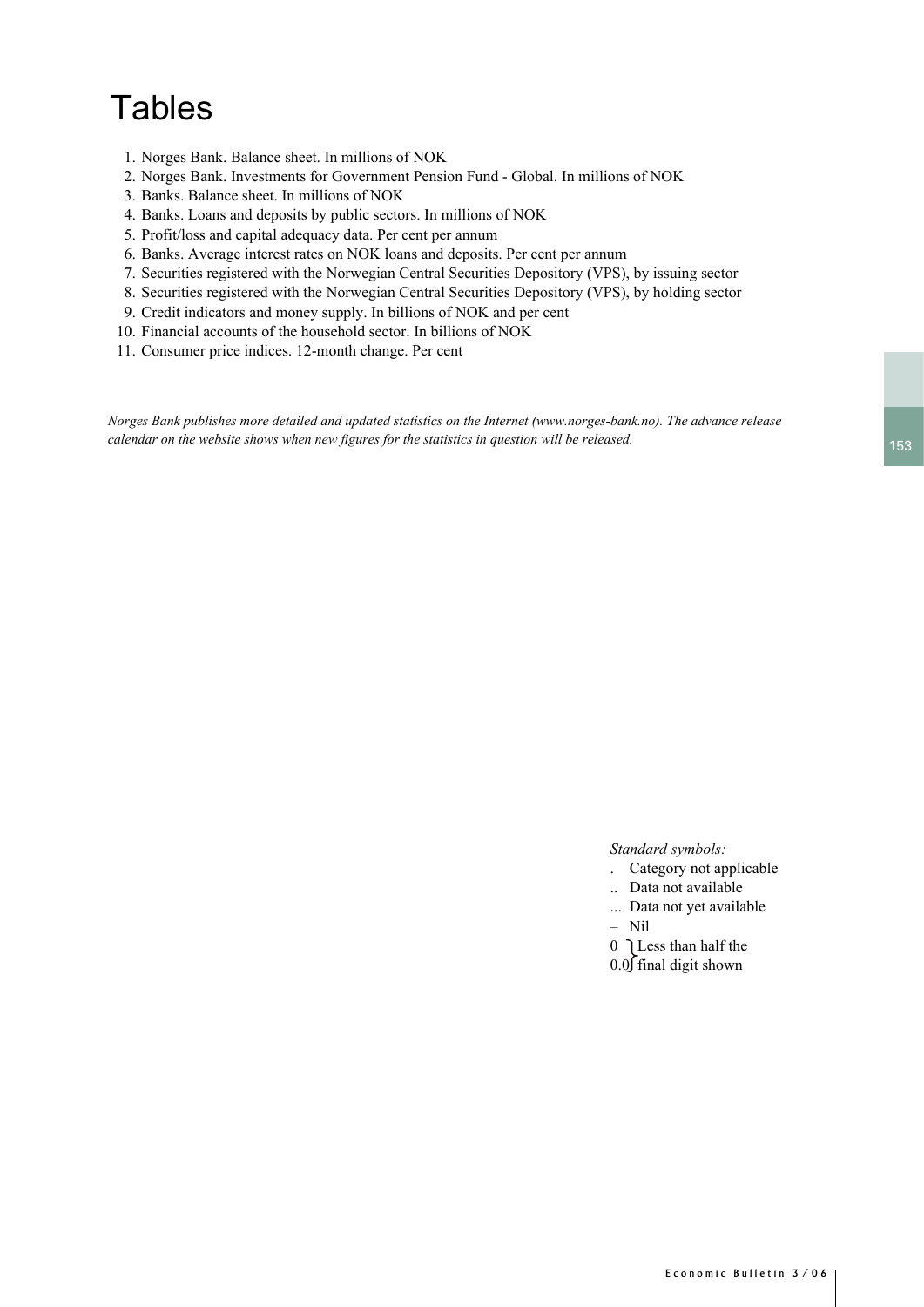## **Table 1. Norges Bank. Balance sheet. In millions of NOK**

|                                                      | 31.12.2004    | 31.12.2005 | 30.06.2006 | 31.07.2006 |
|------------------------------------------------------|---------------|------------|------------|------------|
| <b>Financial assets</b>                              | 1 287 865     | 1744576    | 1846342    | 1864795    |
| International reserves                               | 268 360       | 318 163    | 307986     | 319 337    |
| Investments for the Government Pension Fund - Global | 1 0 1 5 4 7 1 | 1 397 896  | 1 504 419  | 1 528 358  |
| Other assets                                         | 4 0 3 4       | 28 5 17    | 33 937     | 17 100     |
| Liabilities and capital                              | 1 287 865     | 1744576    | 1846342    | 1864795    |
| Foreign liabilities                                  | 51 167        | 63 3 3 3   | 92 630     | 95 951     |
| Deposits Government Pension Fund - Global            | 1 0 1 5 4 7 1 | 1 397 896  | 1 504 419  | 1528358    |
| Notes and coins in circulation                       | 47 595        | 51910      | 50 299     | 49 267     |
| Other domestic liabilities                           | 126 330       | 162 815    | 140 779    | 133 405    |
| Capital                                              | 47 302        | 68 622     | 58 215     | 57814      |

Source: Norges Bank

## **Table 2. Norges Bank. Investments for Government Pension Fund - Global. In millions of NOK**

|                                   | 31.12.2004 | 31.12.2005 | 31.03.2006 | 30.06.2006 |
|-----------------------------------|------------|------------|------------|------------|
| <b>Total investments</b>          | 1 015 471  | 1397896    | 1 483 619  | 1504420    |
| Fixed income securities           | 631 256    | 682 024    | 785 047    | 746 861    |
| Equities                          | 407 673    | 576 683    | 603 624    | 600 826    |
| Lending (reverse repos etc.)      | 380 117    | 558 979    | 556 186    | 689 872    |
| Borrowing (repos etc.)            | $-406$ 194 | -438 717   | $-456642$  | $-529545$  |
| Other investments                 | 2619       | 18927      | $-4.596$   | $-3594$    |
| $\sim$ $\sim$ $\sim$ $\sim$<br>-- |            |            |            |            |

Source: Norges Bank

## **Table 3. Banks. Balance sheet. In millions of NOK**

|                                  | 31.12.2004 | 31.12.2005 | 30.06.2006 | 31.07.2006  |
|----------------------------------|------------|------------|------------|-------------|
| <b>Financial assets</b>          | 1805276    | 2 137 696  | 2 445 358  | 2 4 10 6 30 |
| Cash and deposits                | 87 227     | 128 597    | 195 162    | 153 669     |
| Bonds and notes                  | 147 597    | 162 837    | 198 329    | 196 201     |
| Loans to the general public      | 1 303 655  | 1 542 685  | 1 690 706  | 1707810     |
| Other loans                      | 155 110    | 191 168    | 213466     | 211 197     |
| Other assets                     | 111 688    | 112 409    | 147 694    | 141 752     |
| Liabilities and capital          | 1805276    | 2 137 686  | 2 445 358  | 2 410 630   |
| Deposits from the general public | 844 782    | 928 042    | 1 041 622  | 1 038 425   |
| Other deposits from residents    | 83 408     | 108 502    | 113 068    | 97 080      |
| Deposits from non-residents      | 209 277    | 309 878    | 409 114    | 413 540     |
| Bonds and notes                  | 422 410    | 499 899    | 548 284    | 540 844     |
| Other liabilities                | 134 799    | 169 237    | 197 059    | 183 852     |
| Capital and profit / loss        | 110 600    | 122 127    | 136 211    | 136 889     |

Source: Norges Bank

## **Table 4. Banks. Loans and deposits by public sectors. In millions of NOK**

|                                                | 31.12.2004 | 31.12.2005 | 30.06.2006 | 31.07.2006 |
|------------------------------------------------|------------|------------|------------|------------|
| Loans to:                                      | 1 303 655  | 1 542 685  | 1690706    | 1707810    |
| Local government (incl. municipal enterprises) | 2832       | 2 5 6 2    | 2 5 3 9    | 2.573      |
| Non-financial enterprises                      | 362 765    | 436 977    | 500 524    | 506 436    |
| Households                                     | 938 058    | 1 103 147  | 1 187 643  | 1 198 801  |
| Deposits from:                                 | 844 782    | 928 042    | 1 041 622  | 1038425    |
| Local government (incl. municipal enterprises) | 34 731     | 37 661     | 46 114     | 44 7 5 7   |
| Non-financial enterprises                      | 268 049    | 314 773    | 363 410    | 366 871    |
| Households                                     | 542 002    | 575 608    | 632 099    | 626 797    |

Source: Norges Bank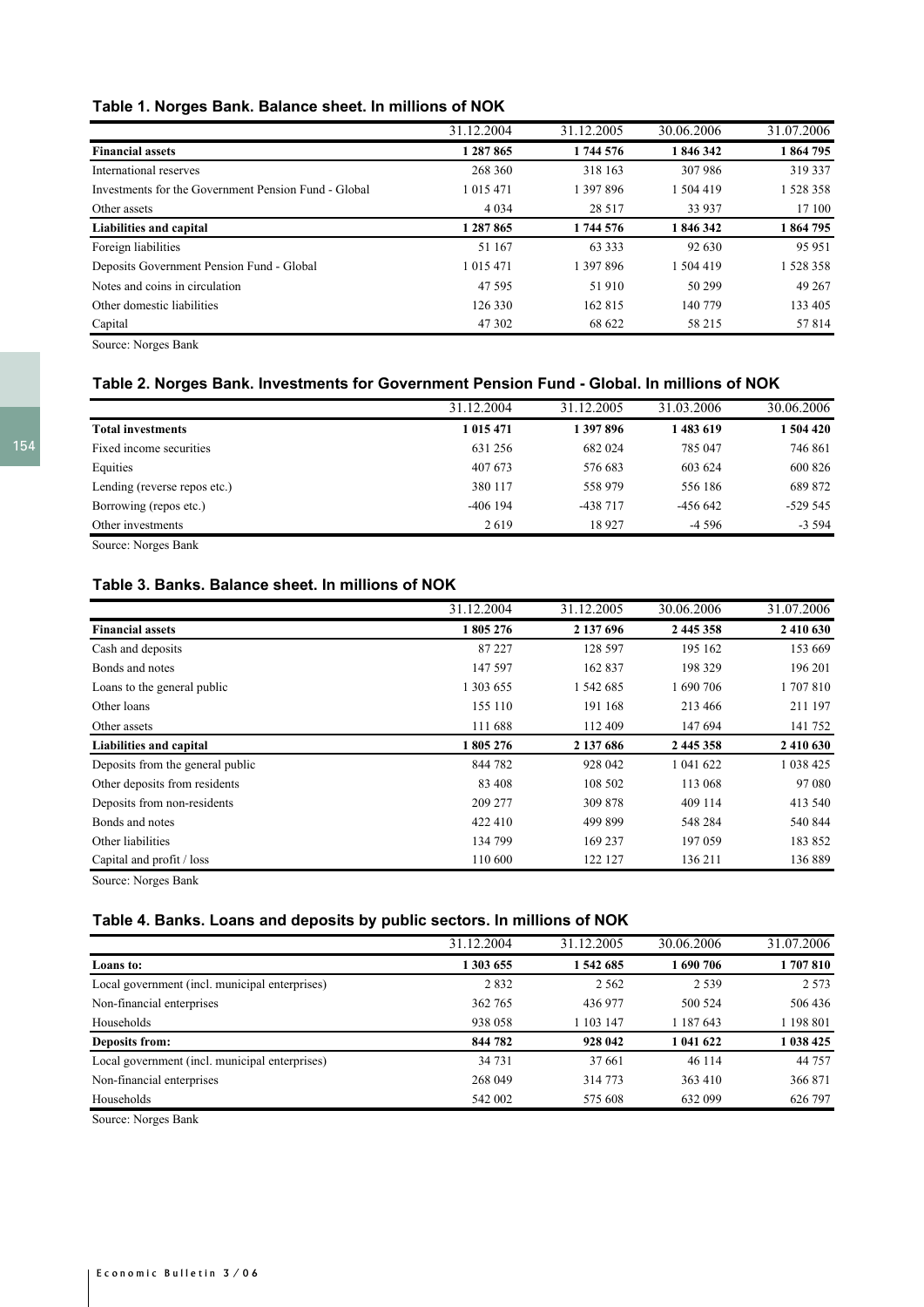|                                          | 2004 | 2005   | 2006 O 1 | 2006 O 2 |
|------------------------------------------|------|--------|----------|----------|
| Interest income                          | 4,2  | 4,4    | 4,5      | 4,7      |
| Interest expenses                        | 2,4  | 2,7    |          | 3,1      |
| Net interest income                      | 1,8  | 1.7    | 1,5      | 1,5      |
| Operating profit before losses           | 1,1  | 1,2    | 1,1      | 1,1      |
| Losses on loans and guarantees           | 0,1  | $-0,1$ | $-0,1$   | $-0,0$   |
| Ordinary operating profit (before taxes) | 1,1  | 1,3    | 1,2      | 1,1      |
| Capital adequacy                         | 12,2 | 11,9   | 11,6     | 11,4     |
| - of which core capital                  | 9,8  | 9,5    | 9,2      | 8,9      |

Source: Norges Bank

## **Table 6. Banks. Average interest rates on NOK loans and deposits. Per cent per annum**

|                           | 30.09.2005 | 31.12.2005 | 31.03.2006 | 30.06.2006 |
|---------------------------|------------|------------|------------|------------|
| 1. Loans $(1)$            | 3,93       | 4,02       | 4,07       | 4,23       |
| 2. Deposits $(2)$         | 1.48       | 1,62       | 1,78       | 1,97       |
| Interest margin $(1 - 2)$ | 2,46       | 2.40       | 2,29       | 2,26       |
| Source: Norges Bank       |            |            |            |            |

## **Table 7. Securities registered with the Norwegian Central Securities Depository (VPS), by issuing sector. Nominal values. In millions of NOK**

|                                   |            | <b>Interest-bearing securities</b> |            | <b>Equities</b> |
|-----------------------------------|------------|------------------------------------|------------|-----------------|
|                                   | 31.12.2005 | 30.06.2006                         | 31.12.2005 | 30.06.2006      |
| Total                             | 718 550    | 758 167                            | 134 050    | 139 240         |
| Central government                | 207 622    | 224 195                            | $\bf{0}$   | $\mathbf{0}$    |
| <b>Banks</b>                      | 245 637    | 243 985                            | 32 28 2    | 32 24 6         |
| Other financial institutions      | 67489      | 64 997                             | 20 224     | 20 240          |
| Public non-financial enterprises  | 29 773     | 33 937                             | 17522      | 17 5 22         |
| Private non-financial enterprises | 62 818     | 70 803                             | 52 718     | 56 761          |
| Other resident sectors            | 71 428     | 68 232                             | 197        | 197             |
| Non-residents                     | 33 784     | 52 016                             | 11 107     | 12 274          |

Sources: Norwegian Central Securities Depository and Norges Bank

## **Table 8. Securities registered with the Norwegian Central Securities Depository (VPS), by holding sector. Estimated market values. In millions of NOK**

|                                   | <b>Interest-bearing securities</b> |            |            | <b>Equities</b> |
|-----------------------------------|------------------------------------|------------|------------|-----------------|
|                                   | 31.12.2005                         | 30.06.2006 | 31.12.2005 | 30.06.2006      |
| <b>Total</b>                      | 747 764                            | 778 943    | 1529404    | 1770381         |
| Central government                | 46 137                             | 52 012     | 466 511    | 528 452         |
| <b>Banks</b>                      | 105 117                            | 121 701    | 13728      | 21854           |
| Insurance companies               | 288 338                            | 281 609    | 42 3 3 4   | 40 5 87         |
| Mutual funds                      | 95 637                             | 101 124    | 55 723     | 57419           |
| Other financial enterprises       | 8 5 3 4                            | 7893       | 27 36 6    | 30 107          |
| Private non-financial enterprises | 36 408                             | 34 44 1    | 266 592    | 328 321         |
| Households                        | 35 610                             | 36 447     | 77 094     | 75 901          |
| Other resident sectors            | 42 659                             | 41 388     | 17647      | 22 4 43         |
| Non-residents                     | 89 3 26                            | 102 326    | 562 410    | 665 298         |

Sources: Norwegian Central Securities Depository and Norges Bank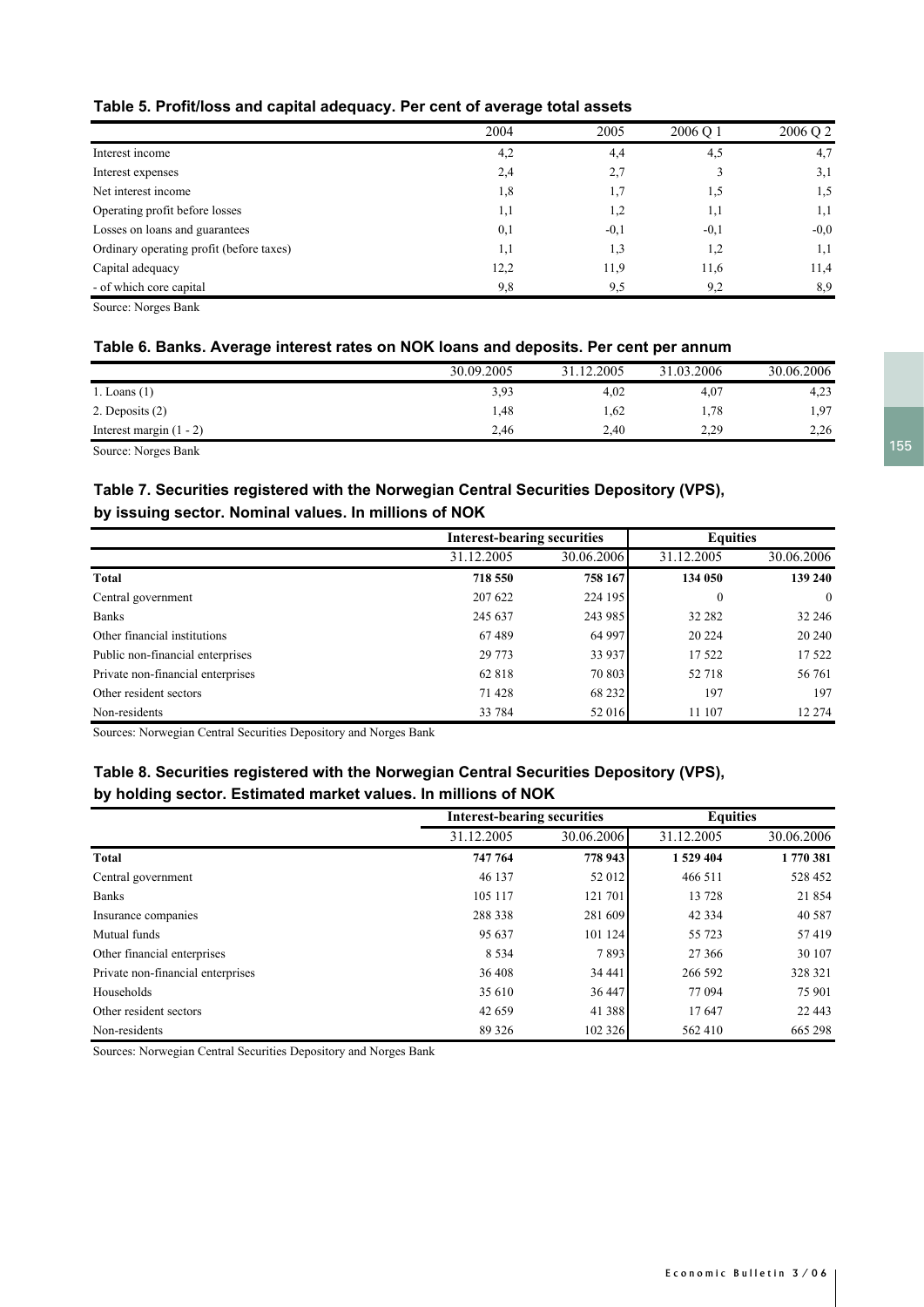## **Table 9. Credit indicators and money supply. In billions of NOK and per cent**

|                                                    | <b>Stock</b> | Growth last 12 months. Per cent |            |            |
|----------------------------------------------------|--------------|---------------------------------|------------|------------|
|                                                    | 31.07.2006   | 31.05.2006                      | 30.06.2006 | 31.07.2006 |
| C <sub>2</sub> , credit from domestic sources      | 2451         | 13,7                            | 14,4       | 14,4       |
| C <sub>2</sub> , households                        | 1483         | 13,0                            | 12,9       | 12,7       |
| C <sub>2</sub> , non-financial enterprises         | 790          | 17,4                            | 19,4       | 19,7       |
| C <sub>2</sub> , local government                  | 178          | 5,2                             | 6,1        | 6,1        |
| Total credit from domestic and foreign sources, C3 | 2928         | 11,7                            | 13,4       | $\cdots$   |
| Narrow money M0                                    | 68           | 9,0                             | 23,6       | $-1,7$     |
| Broad money M2                                     | 1 1 7 4      | 11.9                            | 13,0       | 12,3       |
| M2, households                                     | 663          | 6,3                             | 5,9        | 4,7        |
| M2, non-financial enterprises                      | 377          | 32,1                            | 36,5       | 35,1       |

 $1 \overline{\text{C3}}$  as at 30.06.2006 Source: Norges Bank

## **Table 10. Household financial account. Transactions in billions of NOK**

|                                           | 2003   | 2004   | 2005 Q 4 | 2006 Q 1 |
|-------------------------------------------|--------|--------|----------|----------|
| Currency and deposits                     | 26,4   | 28,0   | $-7,1$   | 15,3     |
| Equities and primary capital certificates | 28,7   | 39,8   | 4,5      | $-0.8$   |
| Mutual fund shares                        | 2,6    | $-0,5$ | 30,3     | $-8.7$   |
| Insurance technical reserves              | 54,1   | 52,3   | 14,9     | 25,2     |
| Other assets                              | 36,0   | 28,2   | 11,3     | 12,5     |
| Net acquisition of financial assets       | 147,9  | 147,8  | 53,8     | 43,5     |
| Loans from banks                          | 92,3   | 113,8  | 29,5     | 30,5     |
| Other loans                               | 18,1   | 17,6   | 20,6     | 4,3      |
| Other liabilities                         | $-0,3$ | 3,4    | 1,8      | $-7,9$   |
| Net incurrence of liabilities             | 110,1  | 134,8  | 52,0     | 26,9     |
| <b>Net financial investments</b>          | 37,8   | 13,0   | 1,9      | 16,6     |

Source: Norges Bank

## **Table 11. Consumer price indices. 12-month growth. Per cent**

|                                                        | 2005:12 | 2006:06 | 2006:07  | 2006:08             |
|--------------------------------------------------------|---------|---------|----------|---------------------|
| Norway (CPI)                                           | 1,8     | 2,1     | 2,2      | 1,9                 |
| Norway, adjusted for tax and excluding energy products | 0,9     | 0,8     | 0,6      | 0,4                 |
| <b>US</b>                                              | 3,4     | 4,3     | $\cdots$ | $\cdot \cdot \cdot$ |
| Euro area                                              | 2,2     |         |          | $\cdots$            |
| Germany                                                | 2,1     | 2,0     | $\cdots$ | $\cdots$            |
| UK                                                     | 2,2     | 3,3     | $\cdots$ | $\cdots$            |
| Sweden                                                 | 0.9     | 1.5     | $\cdots$ | $\cdots$            |

Sources: Statistics Norway and IMF